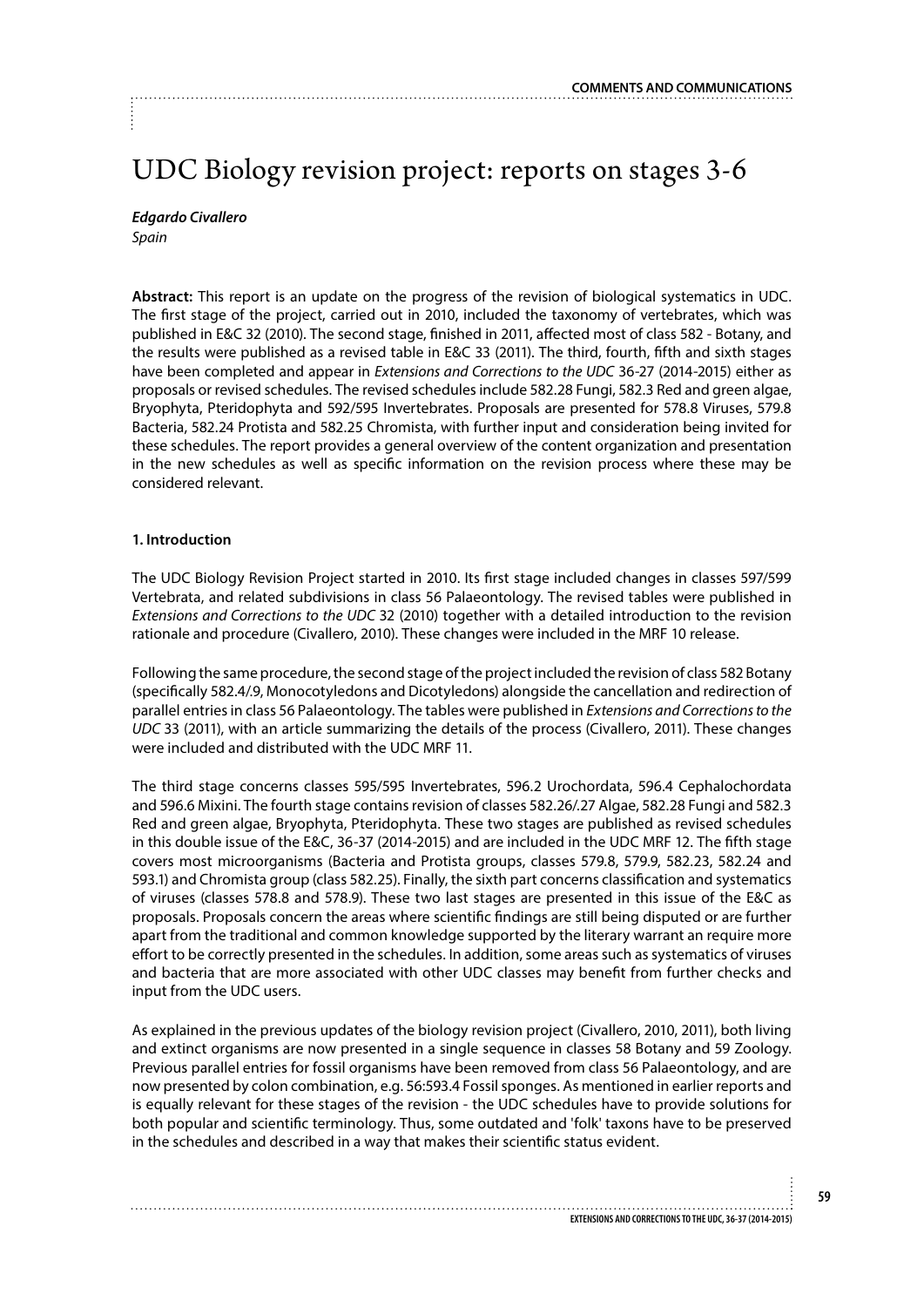In this report, a general overview of the content organization and presentation of the new schedules is provided, as well as specific information on the revision process. The work on revised classes is described in more detail and proposals are presented only with a basic summary information. Revised schedules referred to in this paper are available in their correct sequence in the section Revised UDC Tables and proposed schedules in the section Proposals of this issue of the *Extensions and Corrections* (36-37).

## **2. General structure and presentation style of the revised schedules**

Regarding the textual presentation and naming style, Latin scientific names are preferred for all taxa, while common names, when existent, are indicated in parentheses. Whenever relevant, explanations in the form of qualifiers are also added, e.g.:

| 593.632 | Tabulata (extinct)          |
|---------|-----------------------------|
| 593.633 | Actiniaria (sea anemones)   |
| 593.634 | Scleractinia (stony corals) |
| 593.635 | Antipatharia (black corals) |

In class captions, formal Latin names may be followed by one of the three 'qualifiers': '(extinct)', '(scientifically outdated)' and '(genus)'. Taxa belonging to fossils and extinct entities are marked as such and taxa that are no longer scientifically acceptable, but need to be preserved because of the strong literary warrant are followed by a note '(scientifically outdated)'. Tables are composed in such a way that although based on modern taxonomy (referred to shortly as Linnaean taxonomy), they also include some groups from phylogenetic systematics or cladistics (Civallero, 2010: 10). Thus, Latin names appearing in captions may represent taxonomic levels (kingdom, phyla, class, order etc.) and/or clades. Since some Latin names work for both, the use of qualifiers to denote the precise taxonomic level is not considered practical. On a more specific level of the hierarchy, tables list well known genera and species that are required in other areas of the UDC tables (e.g. agriculture, medicine and industries). In such cases, formal Latin names are provided for the genera followed by a qualifier '(genus)', and vernacular names in English are added in parentheses.

Including notes have a very important role in the revised schedules in this area. They are used as a way of expanding the list of entities that may be too specific to form classes of their own. Including may contain: a) subfamilies whose names may be sought after but which do not appear in the subdivision; these are always presented with their Latin names and the English variants if these happen to exist; b) a selection of genera and species most representative or known to belong to the respective taxa, listed using their common English names. Following the release of the UDC MRF 11, it was drawn to our attention that the formal Latin binomial nomenclature would be very useful if added to all species, to help with the translation of the vernacular names or to be used on their own in translation when vernacular names do not exist. This approach is planned to be implemented throughout the revised schedules.

Scope notes are most often used to provide instruction about the new location of concepts that in the past used to be and are no longer classed in the respective class. Scope notes in biology are also used to fulfil another role. Because of the constraint of decimal notation there are numerous situations where shorter notations have to be left empty in order to obtain wider base when there are more than ten coordinated classes. Given that UDC is often used in the form of abridged schedules for smaller collections or in situations where there is no need for greater specificity, the availability of shorter notations is very important. For this reason it was decided to use empty shorter notations above, not to denote a class in its proper sense which would not be possible, but rather as a grouping mechanism for coordinated classes that follow on the level below. Whenever this is the case, a scope note contains the following statement: "This class is provided for the convenience of grouping, when more specific classification is not required or is not possible".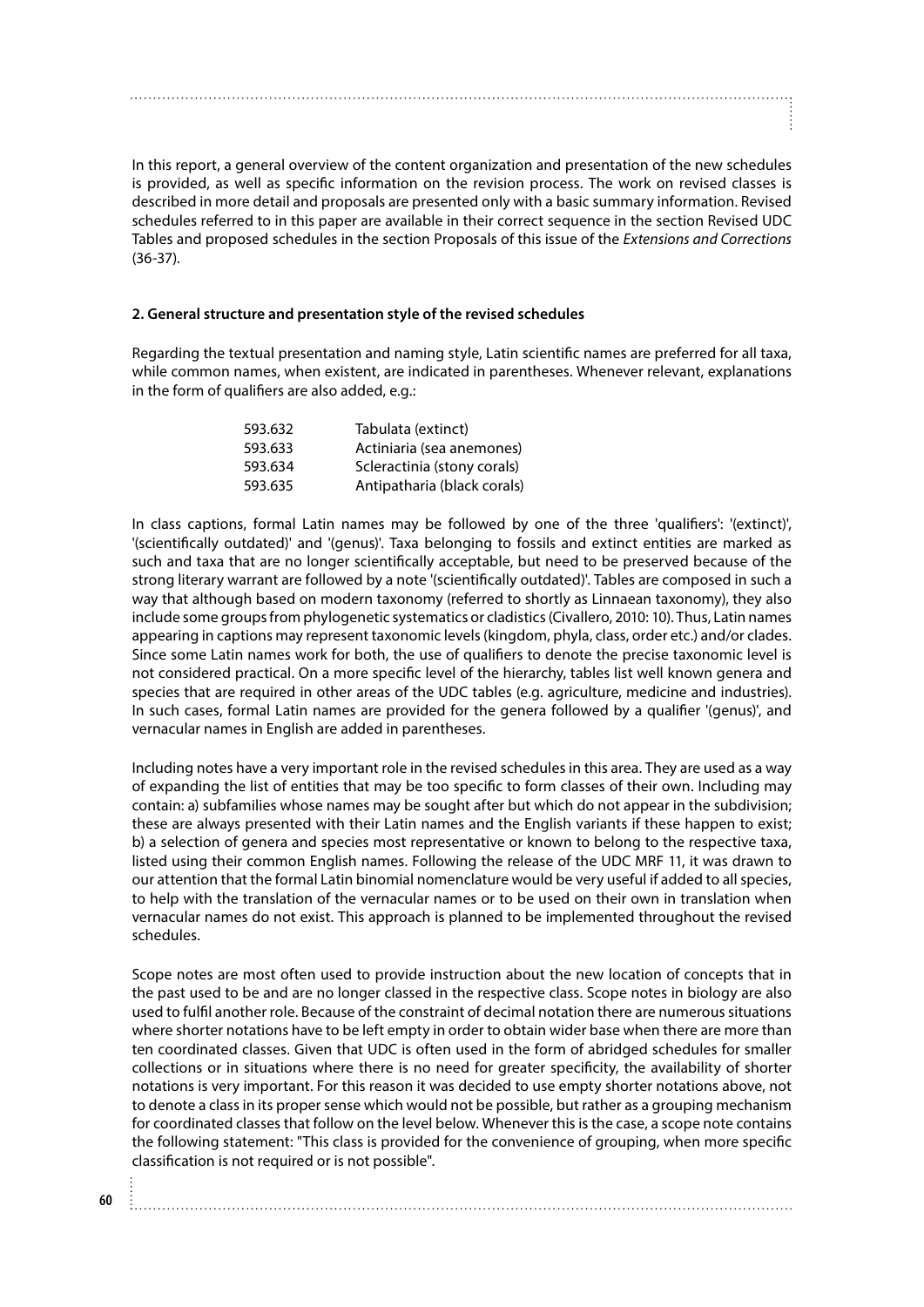Information notes are used very frequently in the revision of biology systematics in order to provide further clarifications. These notes usually contain additional information about naming or about ongoing disputes and ambiguities in relation to classification e.g.:

! 582.28 F**ungi** Including: True fungi (Eumycota / Eumycetes), moulds and yeasts **SN:** *Class here fungi in general. Class here mycology. Alternatively denote mycology as a branch of study by colon combination with 001* IN: *Fungi is a kingdom on its own, independent of kingdom Plantae, at least since 1969 (Whittaker). Previously it was included inside Plants and traditionally associated with Botany, an association that still prevails*

In addition to the notes published in *Extensions and Corrections*, the UDC MRF database contain fields for cancellation comments and revision comments as well as notation and concept history, where more information about changes are recorded. These will be eventually included in the UDC Online schedules for the convenience of UDC users. For instance:

| $\overline{+}$ | 582.25  | Chromista                                                           |
|----------------|---------|---------------------------------------------------------------------|
|                |         | IN: Chromista were also known as Chromophyta, Chromobiota and       |
|                |         | Chromobionta                                                        |
|                |         | Concept History: Chromista were before at 582.24                    |
| $\ddot{}$      | 582.255 | Bacillariophyta (diatoms)                                           |
|                |         | Concept History: Diatoms were before at 582.261.1                   |
|                | 592     | Placozoa                                                            |
|                |         | SN: Class invertebrates at 592/595                                  |
|                |         | Revision comment: The scope of this class is narrowed: the previous |
|                |         | description was "Invertebrata"                                      |

# **3. Revised schedules: Invertebrates (revision stage 3)**

# **3.1. General issues**

Unlike some other classes of plants and animals that underwent revision between 1996-1999, the class of Invertebrates remained unchanged since the creation of the UDC MRF in 1991. This means that these schedules have not been revised since 1980s and possibly even earlier and therefore contained many inconsistencies, deprecated terminology, incorrect hierarchies and outdated relationships between concepts. The revision involved a complete reorganization of the hierarchy which resulted in many classes being cancelled and relocated, many new classes added and remaining classes having their scope narrowed or broadened, and captions and notes significantly changed. Information about change in scope, naming, meaning or ongoing scientific disputes were provided in notes throughout the schedules.

Care was taken to reduce the disturbances these changes might cause to users as much as possible. Consequently, a number of deprecated classes have been preserved alongside scientifically correct classification, and references to outdated terminology have been provided in notes for the convenience of indexing, e.g.:

| $+$ | 593.5/8 | Radiata / Coelenterata                                              |
|-----|---------|---------------------------------------------------------------------|
|     |         | IN: Radiata and Coelenterata are outdated classes, preserved in UDC |
|     |         | for the convenience of indexing                                     |

An attempt was made to place all new classes to inavailable empty notations. In the process of corrections, sometimes it was necessary to change significantly the meaning behind an existing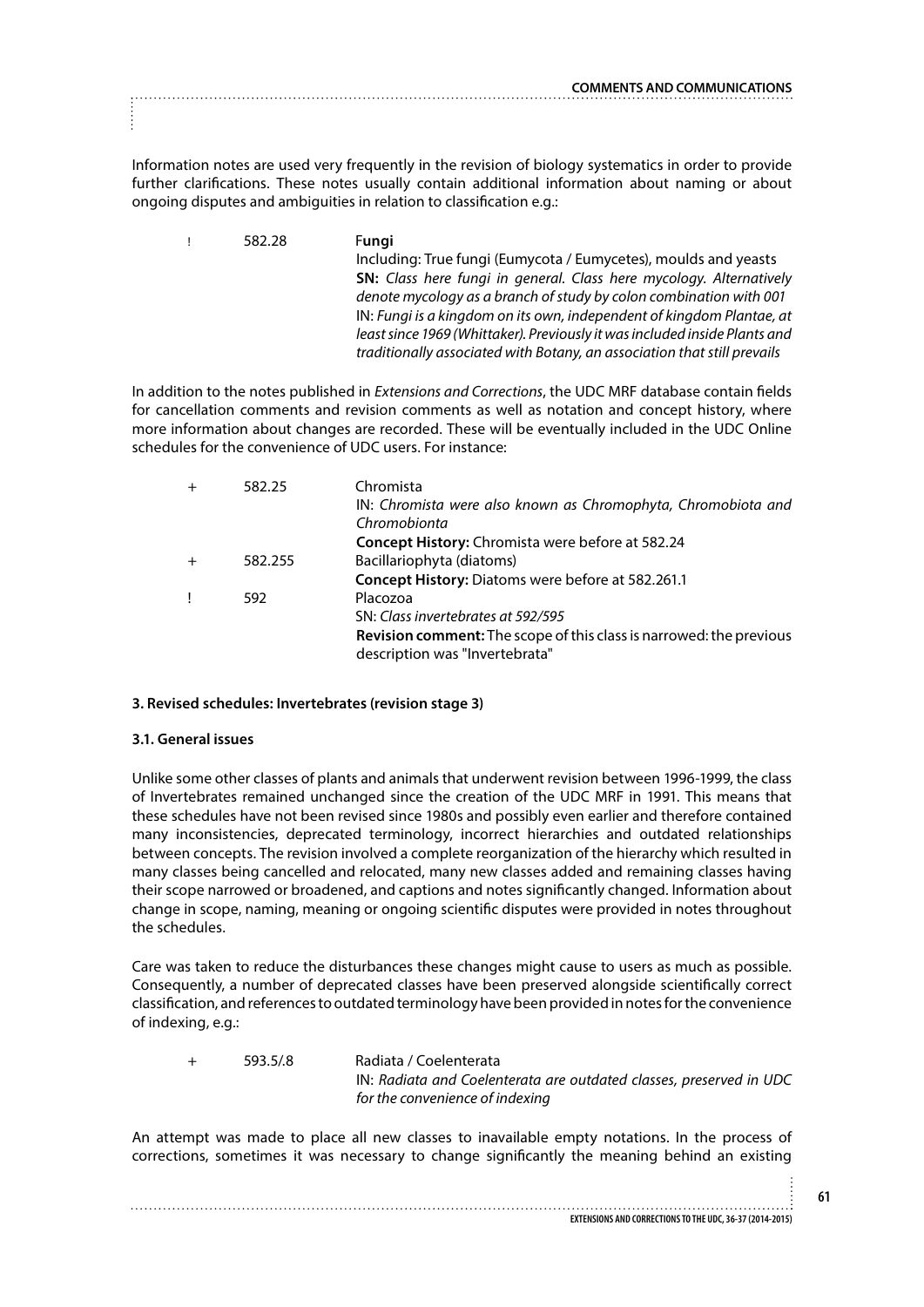notation. Whenever this was the case, the care was taken that this is always limited to the broadening or narrowing of the previous meaning. Any such change is indicated in the administrative notes stored in the UDC MRF database as explained above.

## **3.2. Notes on specific changes and issues**

Invertebrates (previously class 592 and now 592/595) is a popular, common concept rather than a scientific taxon; this fact has been noted in the scope note as is the case with all such classes. Given that taxa placed between 593 and 595 are also invertebrates, a span class 592/595 had to be created to encompass all entities considered to be invertebrates. Notation 592 now represents a significantly narrower class i.e. a minor taxon, Placozoa; it was decided not to discard this notation which is a beginning of span class 592/599 Systematic Zoology and needs to remain valid UDC number.

Outdated taxon Coelenterata at 593.3 used to include Cnidaria and Ctenophora, which in UDC are listed between 593.5 and 593.8. Therefore, the notation 593.3 has been cancelled and a new span class 593.5/.8 has been created for Coelenterata in order accommodate the true scope of the class; the name has been kept, since it is still very popular and present in literature.

Taxon Porifera at 593.4 has been updated. Sponge systematics is currently an area of ongoing research and is expected to undergo further changes; therefore, care has been taken to record current information into UDC schedules accurately. Among the most important changes: Homoscleromorpha has become independent of Demospongiae. Several folk names (e.g. slime sponges) have been clarified, and the names of several classes, such as 593.45 and 593.46, have been corrected. References used in updating this area were Morrow & Cárdenas (2015) and Hooper & Van Soest (2002), while Van Soest et al. (2016) was used as a source for supplementary information.

Cnidaria at 593.5 underwent major changes. Since cnidarians are mostly presented between 593.6 and 593.7, a new span class 593.5/.7 has been created for them, and notation 593.5 now represents a narrower concept: Scyphozoa.

Among cnidarians, taxa Hydrozoa at 593.7 and Scyphoza at 593.73 are actually at the same level in the systematic hierarchy and UDC schedule misrepresented this fact by subsuming Schyphoza to Hydrozoa. Therefore, Scyphoza has been moved to a proper location in the scheme (notation 593.5, freed by moving Cnidaria to the span class). The same hierarchy problem existed with taxa Staurozoa and Cubozoa, previously listed inside Scyphozoa. They have been added to Cnidaria as independent classes, though in an Including note at the new span class for 593.5/.7. The hierarchy of taxa Actiniaria at 593.65 and Madreporaria at 593.66 was also incorrect: they actually belong under Hexacorallia at 593.63, thus they had to be cancelled and placed at their correct hierarchical position.

There were further changes within cnidarians. For instance, an important but currently missing taxon Ceriantharia was listed in the including note of Anthozoa. Worth mentioning is that Hydrozoa created a number of problems since there are, nowadays, several classifications proposed for this taxon. The solution consisted of selecting the basic subdivisions which were in common to the most important of the existing Hydrozoa classifications and noting alternative names where appropriate. The final result is a general organization of Hydrozoa in two broader classes, Leptolinae and Trachylinae. However even if these two classes were not taken into account, the further subdivision of hydrozoans remains correct. Schuhert (2016) has been taken as the main source in revising this section.

Echinodermata at 593.9 and Hemichordata at 593.99, the only deuterostomes inside invertebrates, have been moved from their original positions, since they do not have any direct relation with Porifera and Radiata; in fact, from an evolutionary point of view, they are at the opposite end of the range. Also, there was a hierarchy problem with Hemichordata previously wrongly placed within Echinodermata when these classes actually belong to the same level.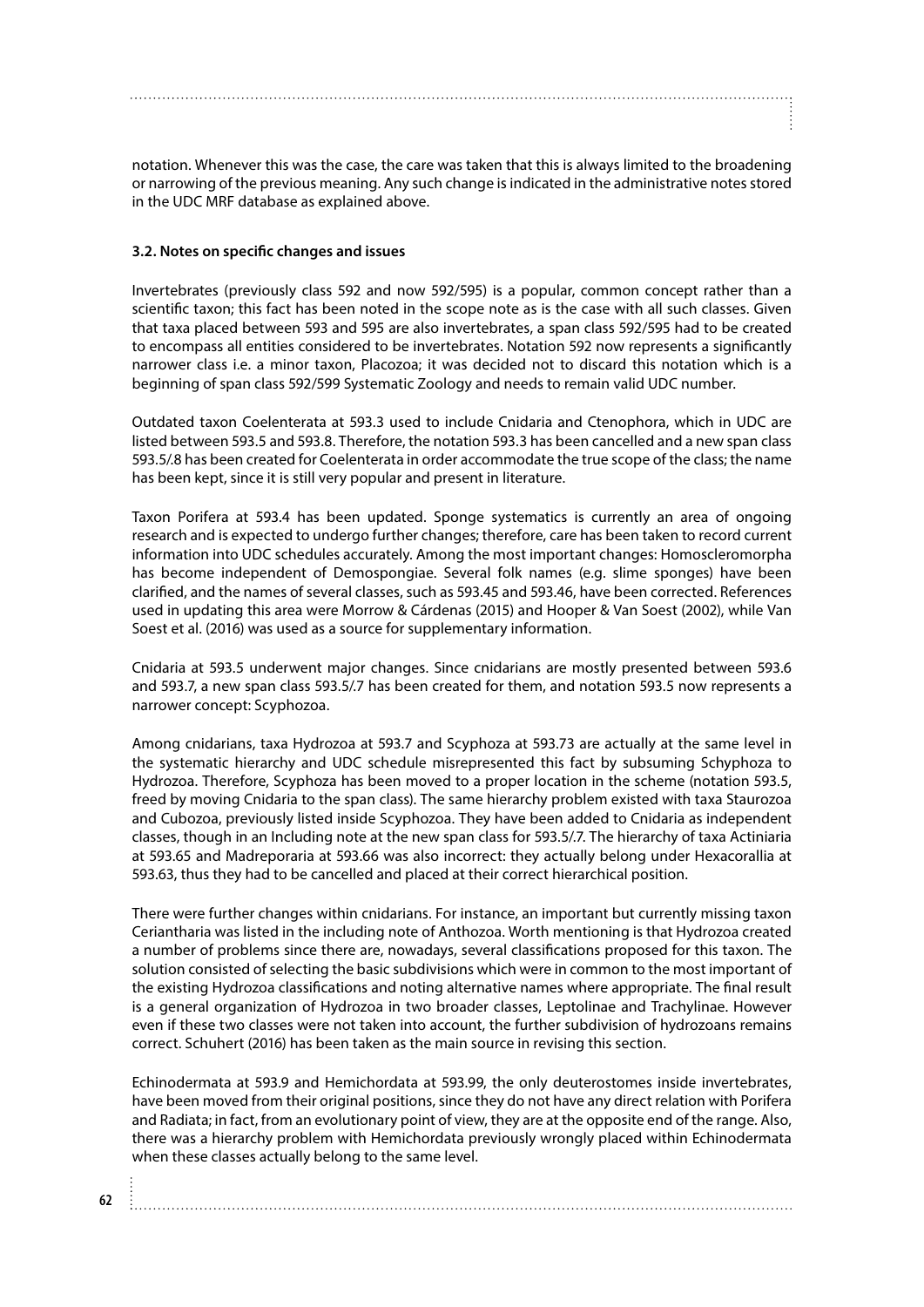Mollusca at 594 is another of the classes that underwent a major revision. Deprecated Lamellibranchia at 594.1 has been changed to Bivalvia. The old subdivision seemed to be organized according to Thiele (1935), which introduced the term Anisomyaria (used at 594.11). A number of structural problems were identified, including a missing class 594.12, and the existence of span classes 594.14/.17 and 594.18/.19 when classes 594.14, 594.17, 594.18 and 594.19 were missing. Among other actions that were taken, Bivalvia has been reduced to a set of taxa that appears both in old and new classifications; all alternate names have been kept in notes. All of them have been organized within the higher category levels according to the most recent taxonomic proposals; these broader classes had to be represented with span notations. This approach ensures that if a change in the higher re-organization would need to be accommodated in the future, this would not affect the basic subdivisions.

The classification of Gastropoda at 594.3 also underwent significant changes in relation to the previous structure introduced half a century ago. For the organization of this subdivision, the Linnaean classical scheme and the traditional classification by Thiele were respected, while the updates were taken from Ponder & Lindberg (1997) and Bouchet et al. (2005). The work has been done following the procedure described for Bivalvia.

In Cephalopoda at 594.5, the old class Decapoda as it was defined under at 549.58 has long been deprecated. The term 'decapods' is nowadays used for a subgroup of Crustacea comprising crayfish, crabs, lobsters, prawns and shrimp. The former class is currently known as Decapodiformes (subdivision of Cephalopoda; cf. SIRIS, 2001), and since the taxon encompasses several UDC classes, it has been moved to a new span class 594.58/.59.

Finally, there was a problem with taxa Bryozoa at 594.7 and Brachiopoda at 594.8, which were wrongly included in Mollusca. Therefore, these classes were cancelled and concepts were moved to their correct hierarchical place inside class 595.

Class 595 Articulata presented a challenge. The Articulata hypothesis, which grouped Annelida and Arthropoda, has been proved wrong by modern DNA analysis and the concept 'articulata' can only be used to represent a small subset of its previous meaning. Therefore the caption of class 595 had to be changed to represent a group of unrelated taxa and Articulata has become a subclass of 595.8 Echinodermata (i.e. under Crinoidea). The same happened with new class 595.19, which needed to include most Lophotrochozoa (except Annelida, which were already placed at 595.14).

For Platyhelminthes at 595.12, an agreement between the old, deprecated (but still popular) classification and the new, phylogenetic one (based on Ehlers, 1985), has been implemented. The same happened with Annelida: the main traditional division has been preserved and thoroughly updated. Aschelminthes, although an outdated class, has been added to the schedule as a span class 595.15/.17 within which many small taxa have been accommodated.

Arthropoda, previously placed at 595.2, in reality encompasses all classes from 595.3 to 595.7. Therefore, a new span class 595.2/.7 has been created to represent this taxon correctly. Notation 595.2 was preserved but its scope was changed to represent a narrower class, the fossil Arthropoda. As it is the case with many other invertebrates, the classification of arthropods has been disputed, therefore, a compromise between traditional and modern positions had to be be implemented in the organization of the schedules.

When it comes to Crustacea, the problems found are very similar to those reported for other classes: many subdivisions included in this taxon did not actually belong to Crustacea, and others taxa needed a span class to describe correctly their contents (e.g. Malacostraca, previously at 595.36, that has been moved to new 595.36/.38). For the organization of Crustacea at 595.3, Martin & Davis (2011) has been used as the main source.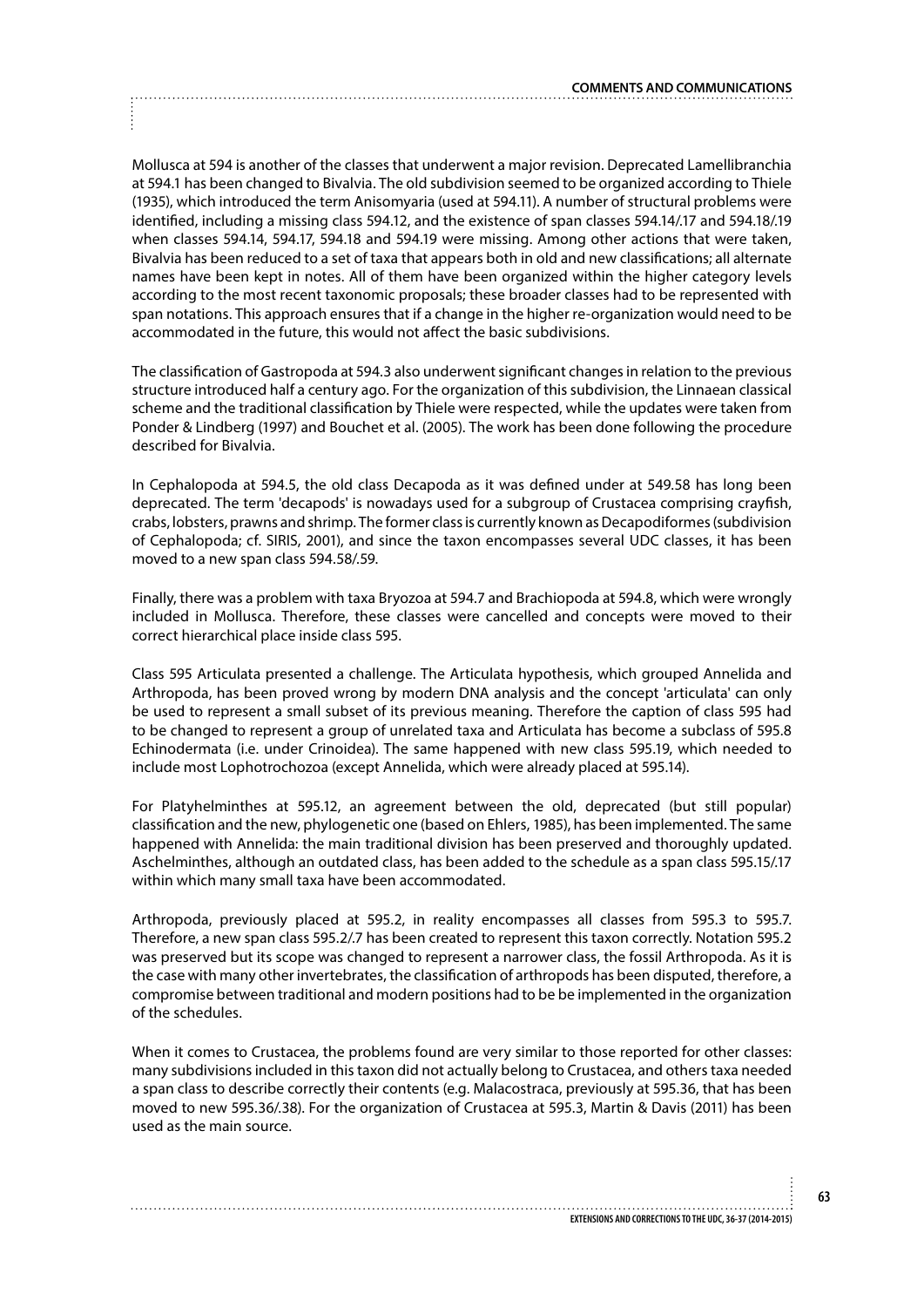The revision of Decapoda, previously at 595.38, resulted in putting in place the correct structure of all Eumalacostraca under 595.38, with decapods being placed at 595.384. The old outdated taxon Macrura at 595.384.1 was removed. The main source for this part of the revision was De Grave et al. (2009).

Tracheata at 595.4/.7 contained incorrect hierarchy: Chelicerata (classes 595.4 and 595.5) did not belong to this division. Instead of moving Chelicerata outside 595.4/.7, the caption at 595.4/.7 has been updated to reflect the correct content of the subdivision: Chelicerata. Myriapoda. Hexapoda, and a new span class 595.6/.7 has been created for Tracheata.

Arachnida at 595.4, within Chelicerata, was restructured to include a number of new subclasses. The revision is based on Sharma et al. (2014). Old class 595.7 Insecta (Hexapoda) has been corrected, since Hexapoda and Insecta are no longer understood as synonyms: Hexapoda is currently considered to include Insecta and Entognatha. Insecta has been moved to a new span class 595.71/.79.

The caption of class 595.71 has been updated from Apterygogenea to Apterygota, and mistakes in hierarchy were corrected (e.g. Collembola is no longer considered part of Apterygota). Within Orthoptera at 595.72, a number of classes have been cancelled; most of them because of mistakes in hierarchical placement. These classes did not belong to Orthoptera, but were parallel taxa (e.g. Dermaptera or Mantoidea). Archiptera at 595.73 was outdated and, therefore, the notation was changed to represent a group of classes containing numerous taxa; that enabled a number of important species, from crickets to termites, to be placed in more correct positions.

Hemiptera at 595.75 has been corrected and updated according to Song et al. (2012). For the time being, Diptera at 595.77 kept its traditional subdivision into Nematocera and Brachycera. In the future a different organization, based on span classes, may be considered following further research. In Lepidoptera at 595.78, the artificial traditional grouping of moth families into Microlepidoptera / Macrolepidoptera at 595.782 has been removed and the class caption was replaced with a list of scientific taxa of moths: Tineoidea, Gracillarioidea, Gelechioidea. Yponomeutoidea.

Within Hymenoptera at 595.79, class Parasitica (parasitoidal wasps) is placed at 595.792; however, in the future, following further research, this subdivision may need to be enlarged and it may encompass 595.791 to 595.793. Aculeata presented a hierarchy problem and has been moved to a new span class 595.794/.799 in order to include all the taxa belonging to it

Due to the existing configuration of the schedules and in order to minimise changes, many groups that are phylogenetically related had to be placed in distant positions, e.g. Lepidoptera at 595.78 and Trichoptera at 595.748, or Diptera at 595.77 and Neuroptera at 595.741.

Finally, Echinodermata at 595.8 and Hemichordata at 595.9 were placed at the end of the schedule, in a more appropriate place regarding their phylogenetic relationships, and inside a newly created span class Deuterostomia at 595.8/599.

# **4. Revised schedules: Algae, Fungi, Bryophyta, Pteridophyta (revision stage 4)**

### **4.1. General issues**

The fourth stage of the biology revision deals with classes that, strictly speaking, do not belong and should not be subsumed to 58 Botany. The disciplinary or perspective organization of knowledge in UDC places phenomena under their field of study. Thus taxonomies of living organism and their respective kingdoms are placed within the following poorly defined subdisciplines: Virology, Microbiology, Botany and Zoology. This fact, coupled with the reality that existing classes occupy almost all available notational space, puts many constraints in re-organization of the living organisms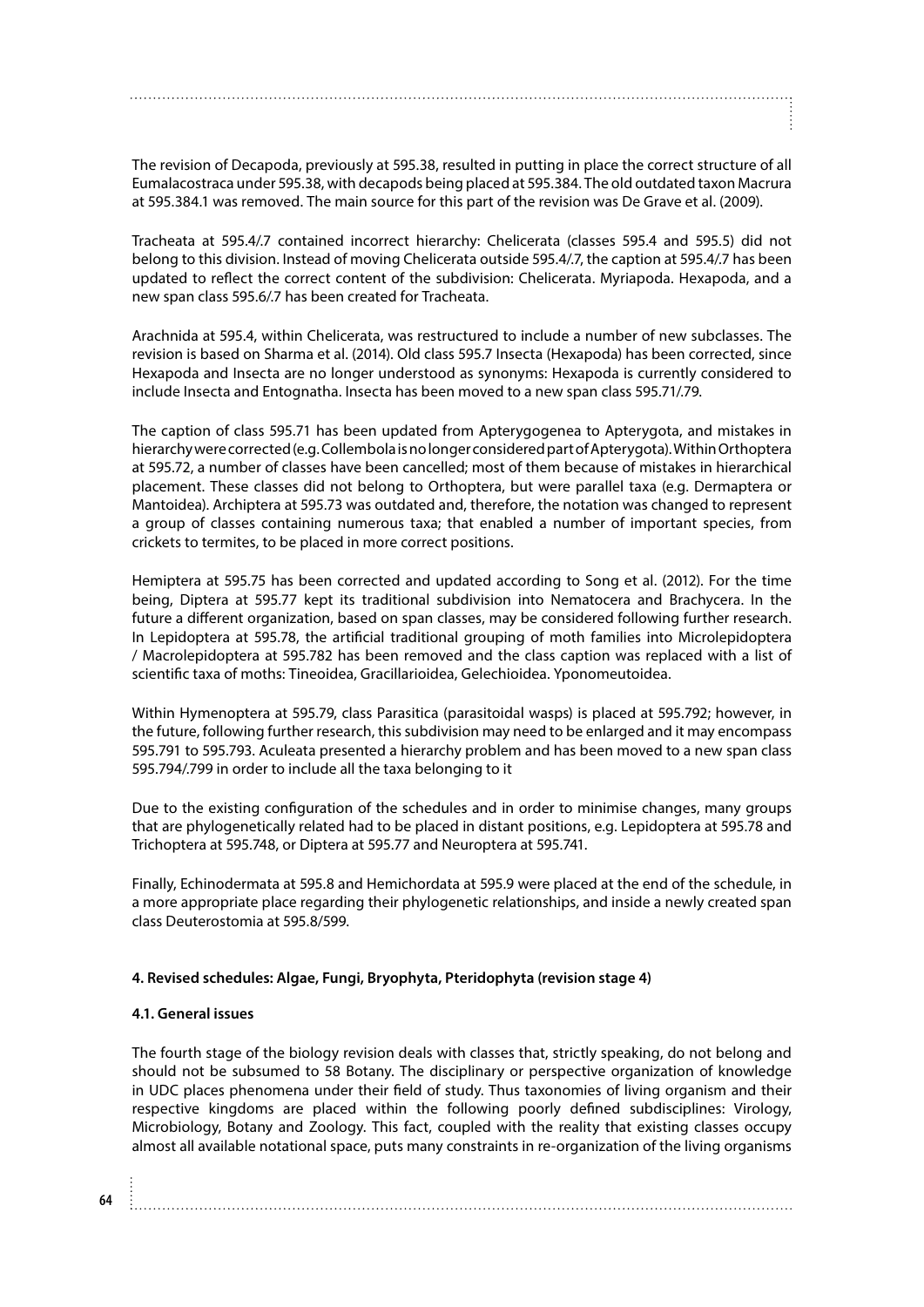into groups that are more up to date with modern science. This is a particular problem when it comes to e.g. Fungi or Algae, which are subsumed to Botany although they belong to a different kingdom from Plantae. Other examples include, for instance, Protista (placed under Zoology) and some unicellular algae included in the kingdom Bacteria.

One should note that even if possible to implement, new updated classification of biological kingdoms may not be an approach UDC should pursue. The fact is that the scope of these kingdoms has varied greatly throughout the 20th century and these categories do not provide the stability necessary for library classifications. Not until a completely new systematization is achieved based on the genetic data, will it be possible to hope for a "definitive" systematics of living organisms. Therefore, there is no option but to work around the old traditional divisions adding necessary adjustments that would bring up to date the most outdated parts of the scheme and give provisions for the majority of important taxa.

The last, partial revision of the 582.2 subdivision took place in 1997 (published in the *Extensions and Corrections to UDC*, 19). Thus, the subdivision in question still exhibits inconsistencies, deprecated terminology, incorrect hierarchies and outdated relationships between concepts. Needless to say, revision of this part of the schedules resulted in many cancellations, relocations and many new classes being added.

# **4.2 Notes on specific changes and issues**

# *Algae*

A folk taxon at 582.261/.279, Algae have been moved to a new class at 582.27 to be used for general classification of Algae. However, all particular groups of algae have been placed in their respective kingdoms. Algae includes taxa belonging to at least two different kingdoms (Chromista and Plantae). These taxa have been removed from their old position and placed in a new, correct one: Chlorophyta (green algae), for example, has been moved to Plantae, while Phaeophyceae (brown algae) has been placed inside Chromista.

Chlorophyta at 582.303/.305 were organized according to Leliaert et al. (2012); Rhodophyta at 582.301, according to Lee (2008); Glaucophyta at 582.302 and Charophyta at 582.308, according to Maddison & Schulz (2007). All taxa were checked against Guiry & Guiry (2016). All these groups were moved to Plantae, but they were kept outside the newly created span class Embriophyta at 582.32/.9.3

Chrysophyceae at 582.261.2 and Dinoflagellata at 593.162 are awaiting the revision completion to be moved to Chromista (currently only a proposal). All of them are proposed to be organized according to Guiry & Guiry (2016); for Xanthophyceae, Adl et al. (2012) was used as an extra source of information, and for Dinoflagellates, Gómez (2012) was consulted.

# *Fungi*

Although traditionally studied by Botany, Fungi are closest to kingdom Animalia and, therefore, to Zoology; as a matter of fact, both groups are modernly classed as 'opisthokonts'. At least since 1969, Fungi is considered to be a kingdom on its own. In UDC, in line with the prevailing traditional views, Fungi were placed in Botany at 582.28. Not having an option for the correct placement outside kingdoms of plants or animals, the class was revised and left in its existing place at 582.28. Fungi underwent substantial corrections and was extended with new subdivisions and species.

Fungi, as a taxon, does not have an accepted system for taxonomic classification; there are frequent name changes above the species level, and many species have several scientific names depending of the stage of its life cycle. In 2007, some agreement was reached through a collaborative effort; the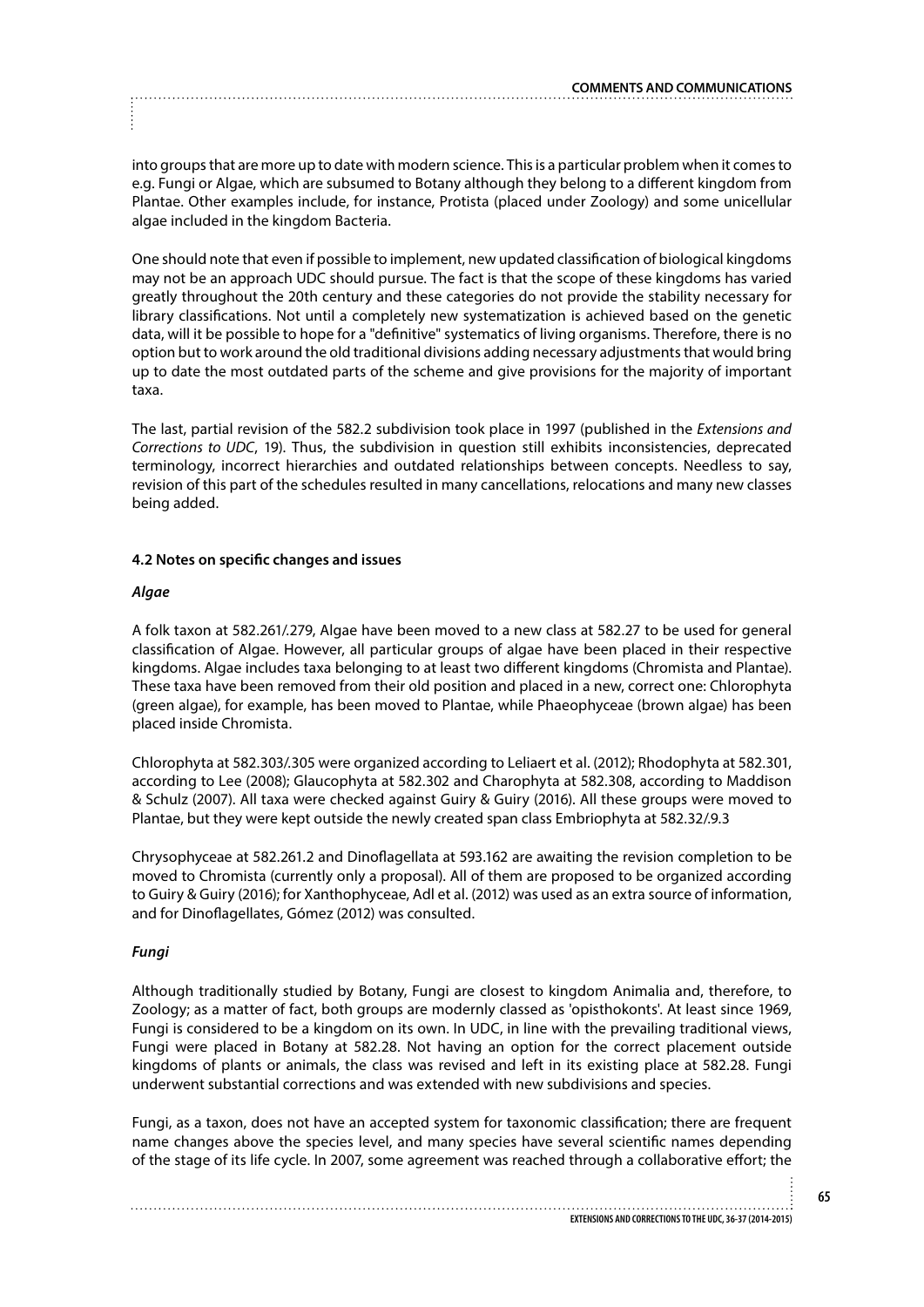schemes derived from this agreement (McLaughlin & Spatafora, 2014; Esser, 2015; Silar, 2016) have been used here. ITIS (2016) was used as a supplementary source of information.

The basic, existing structure for Fungi in UDC has been respected, with the exception of a couple of classes (namely 582.282.11 and 582.282.31) which needed to be cancelled in order not to interfere with the general structure. Most classes were expanded, updated and enriched with more terminology. In cases were a main taxon has just one subdivision (e.g. class/order), they were included in the same caption in order to reduce the number of subdivisions in the scheme.

Special care was taken with fungi that are lichenized, i.e. that serve as the supportive structure for lichens. Whenever it was possible, these fungi were marked; this way, when classifying lichens at 582.29, the task of identifying the fungal partner would be easier.

#### *Plantae*

Plantae, previously at 582.32/.998 (and to 2009 at 582.3/.99) have been moved to a new span class 582.3/.9, which now includes green and red algae at 582.31, Bryophyta at 582.32, fossil Tracheophyta at 582.36 and Pteridophyta at 582.39. Both Bryophyta and Tracheophyta have been enlarged. The old spans 582.32/.998 and 582.361/.99 had a problem in notation, i.e. one of the notations forming the span class was not a valid UDC number.

The most important advantage of the change is that the new notation for Plantae's provided room for a correct placement of green and red algae. Also, Embriophyta at 582.32/.9 has been added. For the organization of Plantae, the scheme by Kenrick & Crane (1997) was followed.

#### *Bryophyta*

Bryophyta is nowadays considered a folk taxon, nevertheless it represents a convenient way of grouping non-vascular plants (mosses, hornworts and liverworts). Previous caption Bryophyta in general has been renamed Bryophyta in general at 582.32 to distinguish it from the Bryophyta in the strict sense at 582.323/.329, encompassing only the mosses.

Class Hepaticae (582.321) has been renamed Marchantiophyta. It has been classed according to Söderström [et al.] (2016), a work which takes advances from previous works and updates them. Hornworts (582.322) were also corrected and expanded.

Several classes within the subdivision of 582.323/.329 Bryophyta in the strict sense have been expanded (e.g. 582.323 and 582.324); old class Polytrichales at 582.325.1 has been redirected; class 582.325.3 Other bryophytes has been corrected; and subdivisions inside Bryales at 582.325.2, which were affected by a hierarchy problem, have been re-positioned.

#### *Pteridophyta*

Pteridophyta at 582.37/.39 have been moved to 582.39 and have been organized according to Smith et al. (2006); a number of conflicts within this class have been solved as well. Lycopodiophyta at 582.38 does not belong to Pteridophyta, but it is an equivalent taxon; with the new notation of the latter, the problem is solved. The class has been updated, according to Christenhusz & Byng (2016).

Psilotopsida has been moved from 582.391, and Ophioglossales (which belongs to it) has been placed in the subdivision. Outdated Filicopsida at 582.394 has been cancelled, and Mariattales at 582.394.5 has been relocated.

After these changes, span class 582.393/.399 Pteridopsida has been created to encompass most of the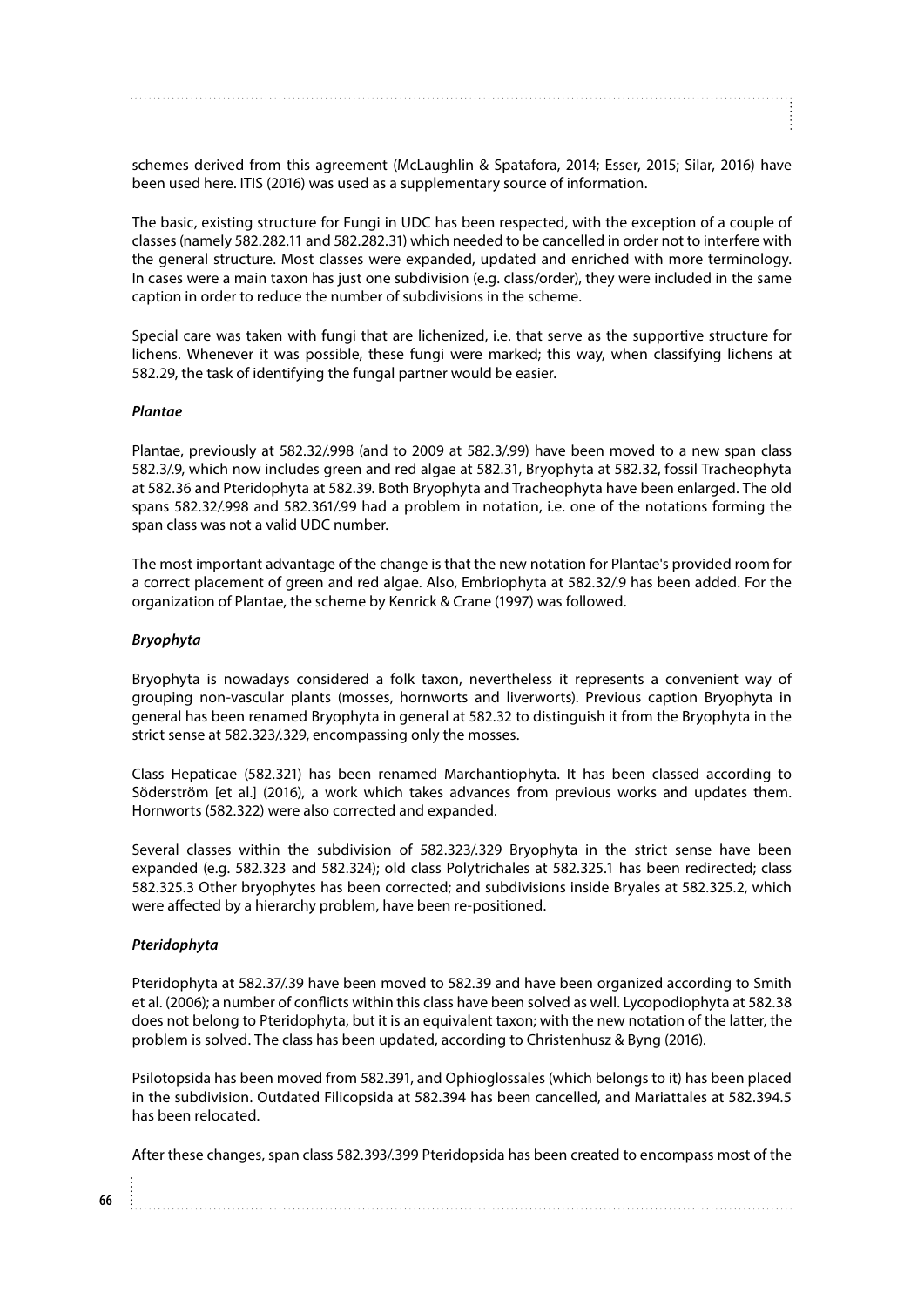main ferns (according to Christenhusz & Chase, 2014, and Christenhusz et al., 2016). These main ferns were misplaced in the hierarchy: all 13 classes were grouped under Dennstaedtiaceae at 582.394.7, while in fact they should be on the same subdivision level. This taxon is now moved in its proper place and re-organized.

# **5. Proposals for revision of Chromista, Bacteria and Protista (revision stage 5)**

# *Chromista*

Some authors consider Chromista a kingdom, or at least a high-level, independent taxon. Previously grouped with Protista at 582.24, following this revision Chromista was proposed to be placed on its own in a new class 582.25. The proposed class is structured according to Guiry & Guiry (2016) and Cavalier-Smith (2010). It includes a significant number of unicellular organisms, as well as most of algae (e.g. brown algae). Since the structure and the members of Chromista are still under discussion, only the main subdivisions, families and genera have been proposed to be included in the UDC schedules.

# *Class 579.8 Microorganisms*

According to its caption, class 579.8 should represent a classification and systematics of microorganisms. The contents of the schedule, however, include bacteria only. The structure of 579.8 combined both a classification of bacteria according to diverse morphological and physiological criteria (e.g. shape, Gram staining, method of obtaining energy), and a classical Linnaean taxonomy. The first problem to observe is that the Linnaean systematics is outdated showing problems in hierarchy and naming. Furthermore, the morphological-physiological classification of bacteria is incomplete. And finally, the combination of two classifications in a single hierarchy (Linnaean taxonomy and morphologicalphysiological classification) creates problems that limit expansion and affect logic and accuracy in each of the systems in question. A single genus can include members with different shapes and methods of obtaining energy (and even a wide array of combinations of these two factors), making their organization in a taxonomic structure of this nature difficult, to say the least.

After careful consideration, it appeared that it would be best to keep class 579.8 for morphologicalphysiological classification only, while a new class, 579.9, is proposed to be created to accommodate an updated systematic classification of bacteria. If necessary, in the future links between the two tables may be established through cross-references.

Class 579.81 included groups that were not related among them except for the fact that some of their main members were phototrophic organisms (i.e. had a common system of producing their energy). The same happened with class 579.82, which included gliding bacteria, i.e. groups of bacteria with some of their members sharing a common method of moving (gliding), but with no other relation whatsoever. In fact, class 579.82 Gliding bacteria contains diverse organisms such as Myxobacteriales at 579.821 and Cytophagales at 579.822, which are Deltaproteobacteria (phylum Proteobacteria) and Bacteroidetes (phylum FCB), respectively.

A different criterion was proposed in 579.83, which grouped bacteria with a common external structure (sheathed bacteria) and shape (budding bacteria, spiral and curved bacteria; all of them, assumed to be sheathed). This class includes, again, taxa as different among them as Spirochaetes at 579.96 (phylum Spirochaetes) and Spirillaceae at 579.835.1 (phylum Proteobacteria).

A combination of criteria was proposed in 579.841, which classed microorganisms which are at the same time Gram negative, aerobic and have a particular shape (Gram negative bacteria being at 579.84). Incidentally, not all Gram negative taxa are listed. Again, 579.841 brings together a heterogeneous collection of entities which may or may not be totally related by the morphological and physiological features used as criteria: Pseudomonadaceae at 579.841.2 and Rhizobiaceae at 579.841.3 (phylum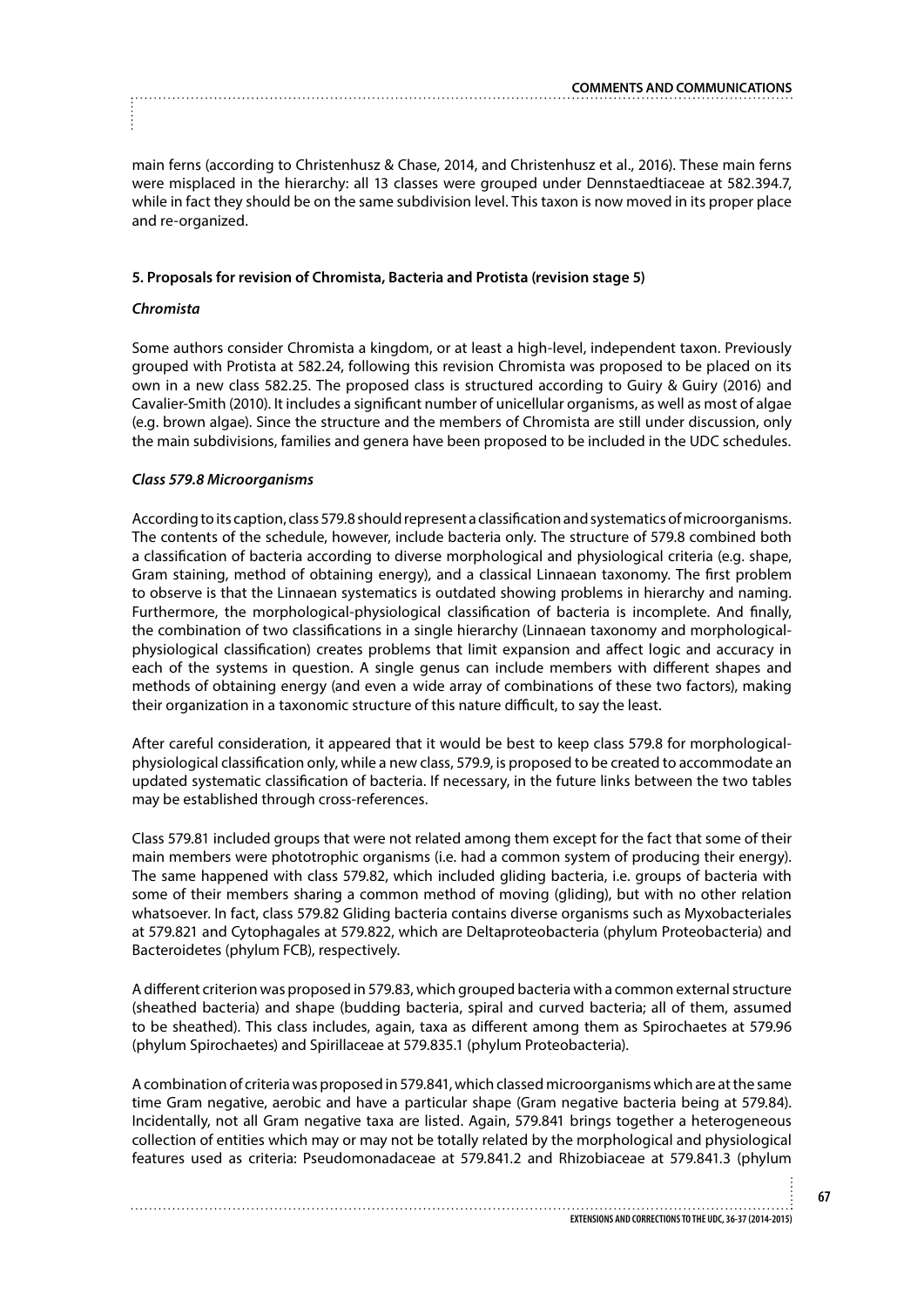Proteobacteria) have little in common with most Halobacteriaceae at 579.841.5, which are not even Bacteria, but belong to domain and kingdom Archaea. Classes 579.842, 579.844 and 579.845 grouped together microorganisms belonging to different phyla, e.g. Vibrionaceae at 579.843 (phylum Proteobacteria), Bacteroidaceae at 579.844.1 (phylum FCB) and Veillonellaceae at 579.845.1 (phylum Firmicutes).

Class 579.85 contains several problems. Methane-producing bacteria are actually Archaea, not Bacteria. But the organisms listed under 579.852 were not even methane producers. They were organized according to a new criterion: form of reproduction. The fact that they are Gram positive bacteria is not noted in the caption of this class although this characteristic appears duly noted in the following class 579.86. And the genus Clostridium at 579.852.13 was incorrectly placed under the family Bacillaceae. In addition, genera were presented with a mixture of formal and common names, e.g. "Bacillus spp" at 579.852.11, but Clostridium and Mycoplasmas at 579.852.13 and 579.887, respectively.

Class 579.86 lacks a number of well known taxa and there were multiple criteria used in the subdivision for their inclusion (Gram staining, form of reproduction, shape). And again, it included members of different phyla, as Micrococcaceae at 579.861 (phylum Actinobacteria) and Streptococcaceae at 579.862 (phylum Firmicutes).

Class 579.87 Actinomycetes and related organisms appears to be the least problematic, although the classification itself needs an update. Finally, class 579.88 collocates three groups that do not have anything in common except the fact that they are all bacteria: Rickettsias at 579.881 (phylum Protobacteria), Chlamydias at 579.882 (phylum PVC) and Mycoplasmas at 579.887 (phylum Firmicutes).

As stated above, 579.8 is proposed to be used for the classification of bacteria according to nonsystematics criteria; therefore, some of its subdivisions have not been cancelled. These subdivisions are part of a taxonomy used in clinical and medical environments, where systematics are not as important as a series of morphological and physiological features that are critical to identify particular bacteria. Therefore, clinical bacteriologists and physicians do not care if Streptococcus are members of phyllum Firmicutes and class Lactobacillales; they consider them to be Gram positive aerobic and/or facultative anaerobic cocci.

The criteria proposed for this "classification" is Gram staining, bacterial morphology (shape and structure) and energy and carbon source. The suggested categories are based in the volumes of the Bergey's Manual of Systematic Bacteriology (see below).

# *Class 579.9 Systematics of bacteria*

In order to place the taxa organizing Bacteria in a systematic structure, new class 579.9 is proposed to be created. Several sources have been used to build the basic scheme of phyla, classes, orders and families, and to decide which genera were to be included: the main ones were Garrity et al. (2007) and the five volumes of Bergey's Manual of Systematic Bacteriology, published by Springer between 2001 and 2012 and edited by the most prominent bacteriologists in the world. They were complemented by the use of the LSPN (Parte, 2016).

The general subdivision based on Gram staining is suggested to be preserved here as span classes 579.91/.92 and 579.93/.96, because of its practical value in the scientific, medical and biological domains. Several instances of old terminology (such as Firmicutes or Mollicutes) have been retained in the schedules because of their popularity.

The main division between Bacteria and Archaea (Archaeobacteria) has been reflected in the proposal. Regarding this division and the main scheme for the organization of bacteria in phyla, the work of Woese (1987, 1990) has been taken into account, as well as all the recent developments included in the sources quoted above and in the relevant academic bibliography.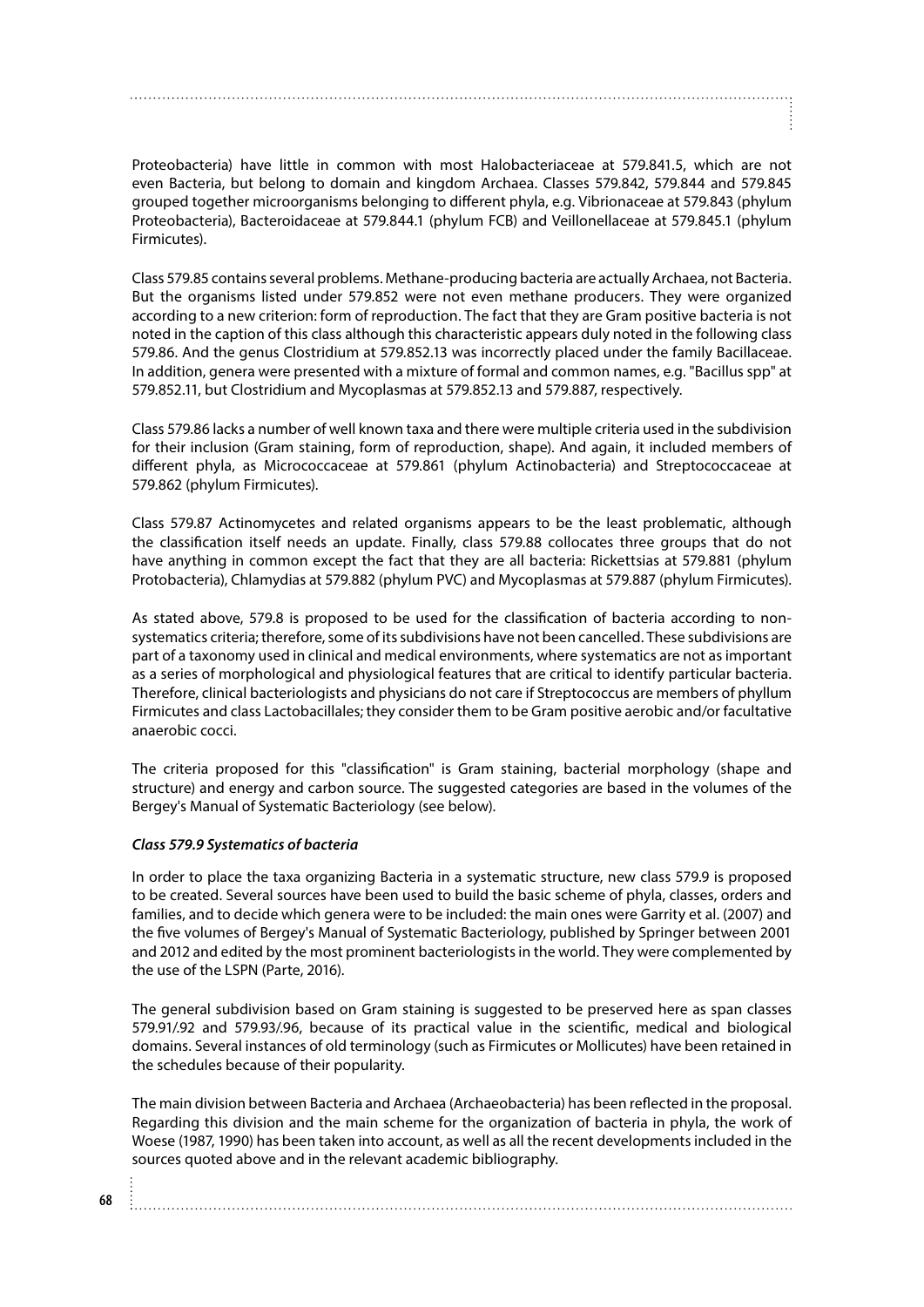All the subdivisions at phylum level have been provided with a five-digit notation, although a number of minor phyla have been reunited in a single class (e.g. FCB group and PVC group at 579.94). Sixdigit notations have been reserved for taxa between phylum and family level, i.e. classes, subclasses, orders, suborders and superfamilies. Finally, seven-digit notations include families, which contain an "Including" note listing their main genera. The reason behind this organization is that the taxa between phylum and family are prone to be changed and reorganized again in the near future, since the taxonomy of Bacteria is under continuous scientific scrutiny. However, families representing the most important species are well established nowadays, and any future changes that can be anticipated are not likely to lead to a substantial modification of the current scheme.

Whenever a class had a unique order which, in turn, had a unique family, all taxa were included in the same caption, as in 579.991.1 Thermoplasmata. Thermoplasmatales. Thermoplasmataceae.

Regarding the genera listed in the proposed schedule, the most important species were taken into account, their importance being considered from the role they play in relation to humans. Therefore, most species with a medical or economical significance has been included, alongside several organisms repeatedly quoted in academic publications because of their particular biological characteristics.

## *Class 582.23 Bacteria as plants*

Class 582.23 included bacteria "as plants", i.e. what is to be understood as bacteria that perform photosynthesis. The fact of classifying bacteria not for being such organisms, but according to their system of production of energy is troublesome. There are many different ways of producing energy among bacteria, besides photosynthesis, and many of them use more than one (see above). However, the criteria to define a bacterium are very clear, and those are to be used in UDC. For this reason class 582.23 has been proposed to be cancelled and moved to class 579.9.

Class 582.231 included Schizophyta (and alternate names), a group created by Cohn in 1875 which has long been deprecated. The members of this old taxon have been moved to Bacteria. The same thing happened with class 582.232, which included blue-green algae (Cyanobacteria and alternate names).

In the case of Archaea at 582.233, they are not bacteria, but should be placed in their own division among other microorganisms. That division has been created at 579.99.

#### *Class 582.24 Protista*

Class 582.24, Protista (Protoctista). Chromista. Protozoa was a duplicated concept also included in Zoology (class 593.1) as Protozoa.

Protozoa and Protista are understood to be synonyms, and they were meant to be in a single place in the UDC scheme. Since most protozoans have been studied by Zoology, they have been placed at 593.1, and everything else is proposed to be cancelled and moved to this location.

Several classes, such as 582.243 Hyphochytriomycota and 582.244 Oomycota, are proposed to be cancelled and placed under 582.25.

## *Class 593.1 Protista*

The old class 593.1, Protozoa, has been proposed to be renamed to Protista. This group, often considered to be a kingdom, has been kept in Zoology (though UDC had a section in Botany devoted to them, too, at 582.24).

Class Rhizopoda at 593.11 and Amoebae at 593.12 are synonyms; therefore, 593.11 is proposed to be changed to include basic Opistokhonta, while 593.12 can be reserved for amoebae. The latter class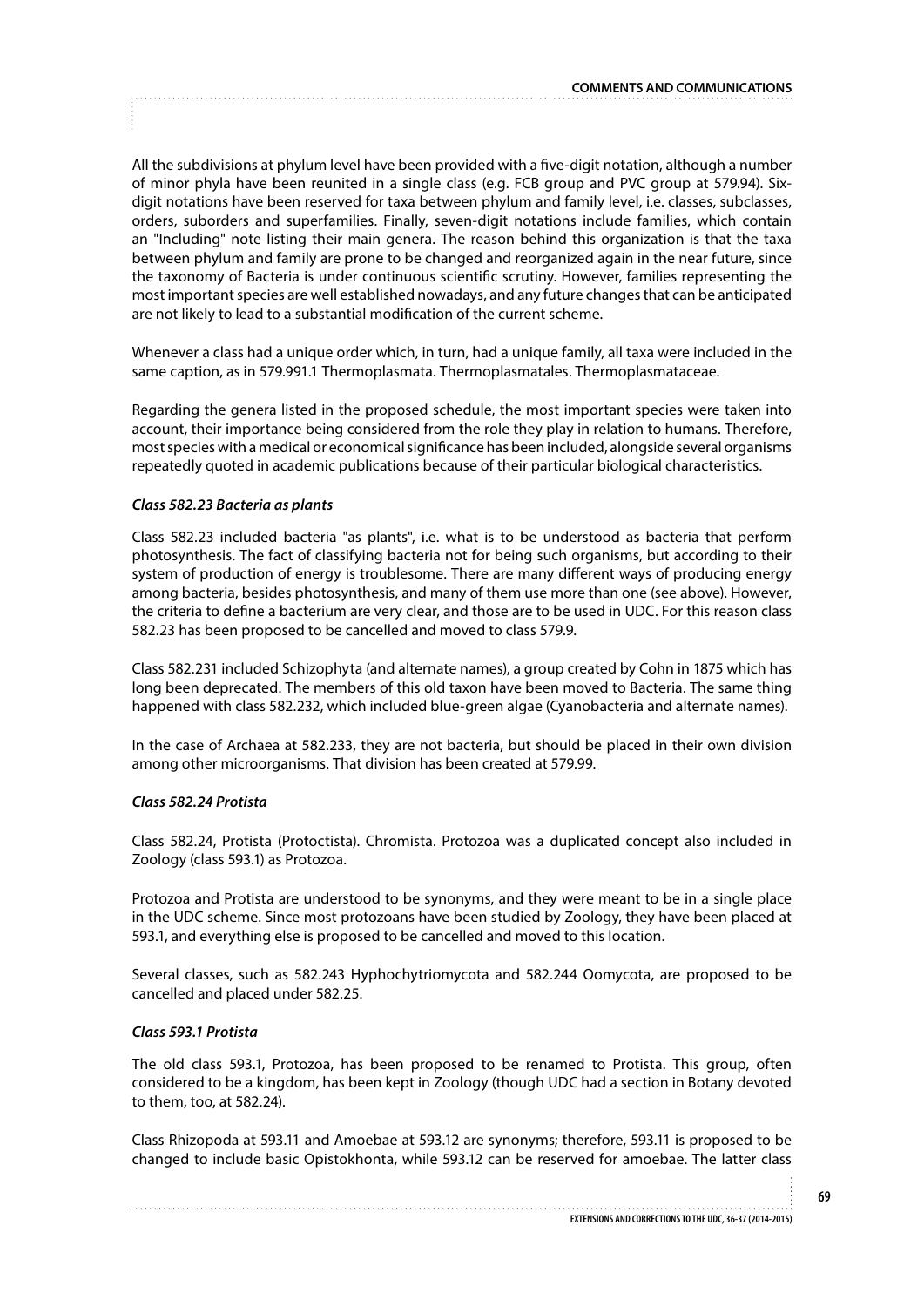(renamed Amoebozoa) is proposed to be reorganized and expanded, in order to better describe these organisms, using Cavalier-Smith (2015) as a source.

Class Heliozoa at 593.13 is an obsolete group; its members are nowadays distributed among several taxa. Therefore, it has been cancelled and redirected to its broader class.

Old class Radiolaria at 593.14 is proposed to be changed to Rhizaria, its scope being widened. Radiolaria and other members of Radiolaria (like Foraminifera and Cercozoa) are also proposed to be placed here. In the case of the Cercozoa, its main subdivision (Plasmodiophoromycota) is suggested to be placed earlier in the schedules within Botany at 582.245. For Rhizaria, Moreira [et al.] (2007) were used as reference.

Old class Flagellata / Mastigophora at 593.16 is an outdated folk taxon, its scope being quite inexact: there are many flagellates organisms outside this class. Also, the fact of having a particular morphological trait (like a flagellum, in this case) is no longer considered to be a criterion for systematic classification, therefore this concept is proposed to be removed. The notation 593.16 is proposed to be used to represent a broader class of Excavata.

Some classes are proposed to be removed from Excavata because, despite being flagellates, they belong to different taxa. Chromomonadina at 593.161.4 and Volvocidae at 593.161.52 are in fact algae, and Dinoflagellata (and one of its subdivisions, Noctilucea) are Protista, but they are included in a different group, Alveolata. On the other hand, taxon Euglenozoa (old Euflagellata at 593.161) is proposed to be expanded (especially with the addition of class 593.161.1, Kinetoplastida, describing a very important group of human parasites known as Trypanosomatidae), and Percolozoa at 593.164 and Metamonada at 593.165 are proposed to be added.

Taxon Alveolata, which does not exist in UDC, is proposed to be added as a span class with notation 593.17/.19, including a number of important Protista groups. For Alveolata, Ruggiero et al. (2015) and Silar (2016) were used as sources of information.

Because it is a class still under discussion, Ciliophora (ciliates, 593.17) is not proposed to be expanded at this stage. Names are proposed to be updated and some details have been added.

Dinoflagellata are divided in UDC between Botany at 582.276 and Zoology at 593.162, considered to be algae and flagellates. Now, they are proposed to be reunited in a single class at 593.18, with their structure corrected and significantly expanded.

Apicomplexa at 593.19 is proposed to be corrected and expanded with more details. Sarcosporidia at 593.193 belong to an old, outdated Kudo system, and is, therefore proposed to be cancelled and redirected. Myxosporidia at 593.194 is an obsolete folk taxon that does not have an equivalent in modern taxonomy and is therefore proposed to be redirected to its broader class, while Microsporidia is proposed to be redirected to Fungi at 582.289.

## **6. Proposal for classification of Viruses (revision stage 6)**

According to its caption, class 578.8 was used in UDC for the classification and systematics of viruses, which parallels the structure of 579.8 Classification and systematics of microorganisms. The structure of 578.8 combined both a classification of viruses according to their hosts (bacterial, plant, invertebrate and vertebrate hosts) and a classical Linnaean taxonomy. As with Bacteria, three problems can be observed here. Firstly, the Linnaean systematics was seriously outdated. In relation and in addition to this, schedules also contained many issues at a terminology and taxonomy level. Secondly, the hostbased classification of viruses was incomplete and some important hosts were omitted. Thirdly, the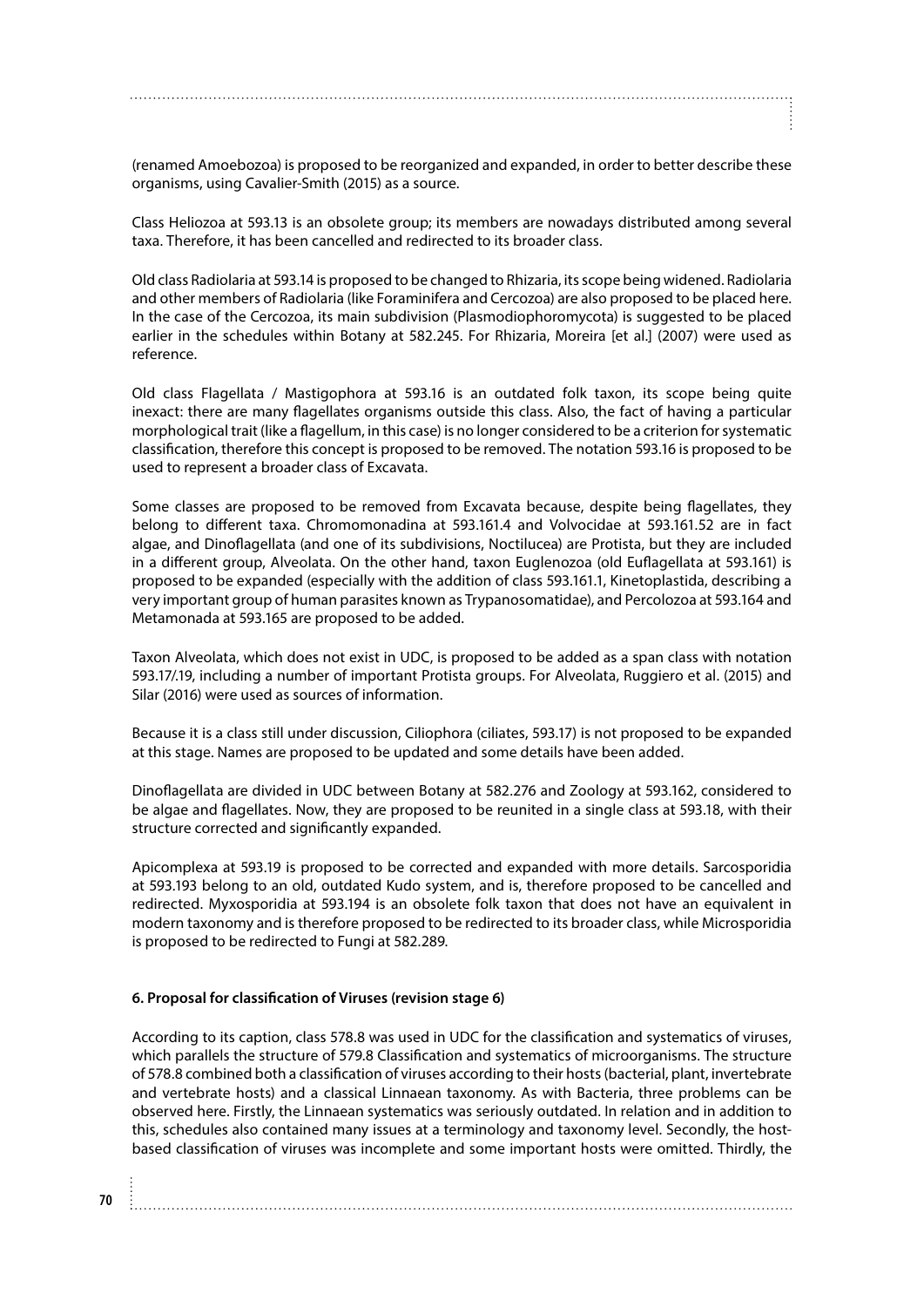combination of two classification systems within a single hierarchy, Linnaean taxonomy and hostbased classification, even if used in the past, is quite ineffective and presents obstacles to correct representation of either of the systems.

It was proposed that 578.8 remains as host-based classification only, while a new class, 578.9, has been created to include an updated systematic classification of viruses. For this classification, a combination of the two more used systems nowadays (Baltimore and International Committee on Taxonomy of Viruses - ICTV classifications) has been used. The table includes a number of main genera with their own, independent notation; more genera may be added in the future by subdividing existing classes.

## **7. Conclusion**

The revised schedules completed in the last stages of the revision project (Invertebrates followed by Algae, Fungi, Bryophyta and Pteridophyta) are included and released with the UDC MRF 12. The proposed schedules for Protista, Chromista, Bacteria and Viruses, published in this issue of the *Extensions and Corrections*, will undergo further checks and once completed will be published as revised schedules in the next double issue 38-39 (2016-2017), planned to be digital only. Comments and suggestions are now invited from UDC users in relation to these proposals.

Currently in progress is the revision of biology-related areas in class 6, in particular agriculture, but also textile, food and other industries where plants or animals appear linked to products and materials. Unnecessary duplication of entities will be removed and colon combination suggested where appropriate. All revised schedules will further be improved by adding Latin binomial names to the existing vernacular names in English. These changes in schedules will appear in this and subsequent issue of the *Extensions and Corrections to the UDC*. Further improvement and more semantically relevant data will be added to the UDC MRF database to enable easer tracing of the concept movement and re-use of notation.

#### **References**

- **Adl, S. M. [et al.]** The revised classification of eukaryotes. *The Journal of Eukaryotic Microbiology*, 59, 5 (2012), pp. 429-93.
- **Bouchet, P. [et al.]** Classification and nomenclator of gastropod families. *Malacologia: International Journal of Malacology*, 47, 1-2 (2005), pp. 1-397.
- **Cavalier-Smith, T.** Kingdoms Protozoa and Chromista and the eozoan root of the eukaryotic tree. *Biology Letters*, 6, 3 (2010), pp. 342-5.
- **Cavalier-Smith, T. [et al.**] Multigene phylogeny resolves deep branching of Amoebozoa. *Molecular Phylogenetics and Evolution*, 83 (2015), pp. 293-304.
- **Christenhusz, M. J. M. [et al.]** A linear sequence of extant families and genera of lycophytes and ferns. *Phytotaxa*, 19 (2011), pp. 5-22.
- **Christenhusz, M. J. M.; Chase, M. W.** Trends and concepts of fern classification. *Annals of Botany*, 113, 4 (2014), pp. 571-594.
- **Christenhusz, M. J. M.; Byng, J. W.** The number of known plants species in the world and its annual increase. *Phytotaxa*, 261, 3 (2016), pp. 201-217.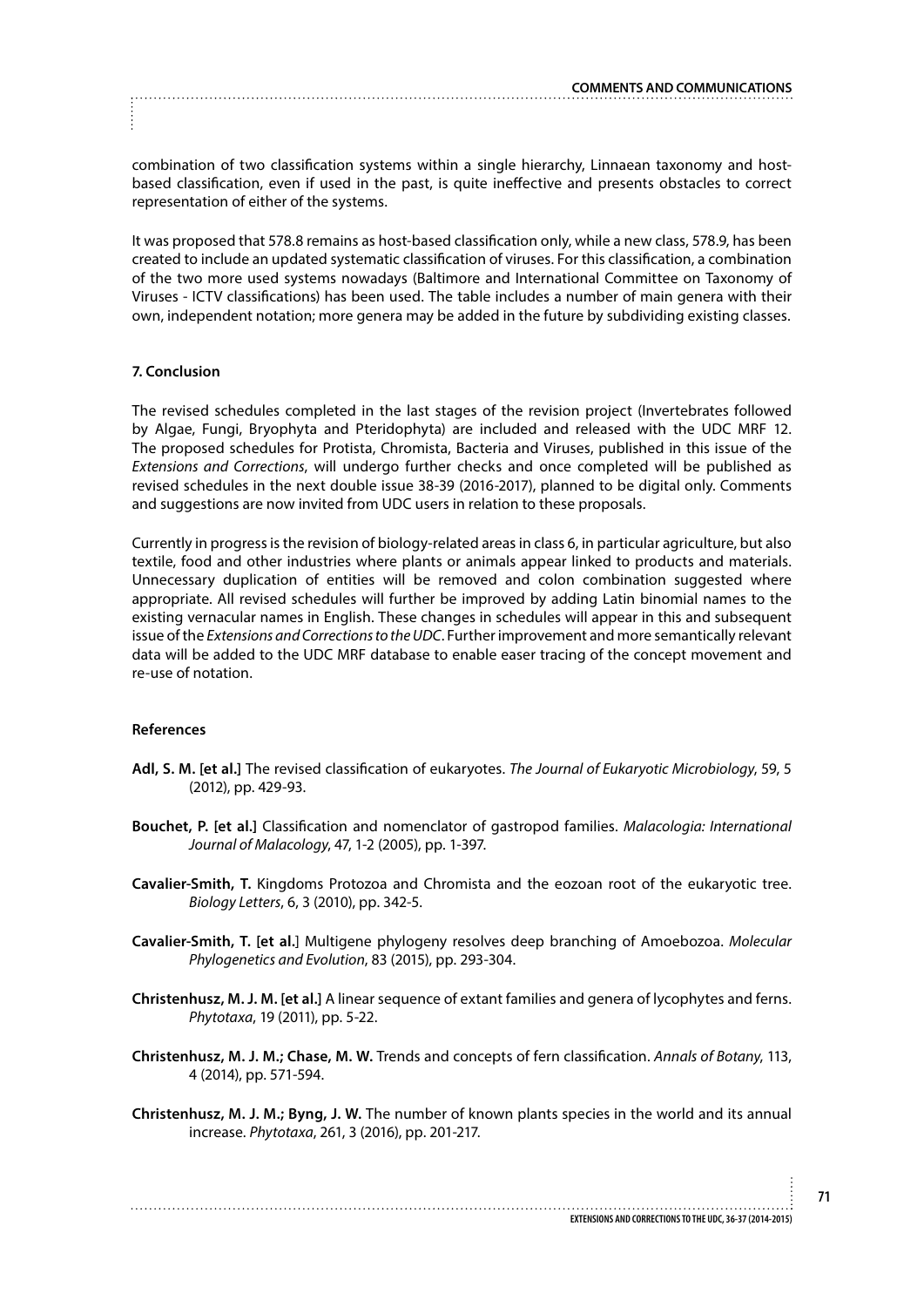- **Civallero, E.** UDC biology revision project: first stage: class 59 Vertebrates. *Extensions & Corrections to the UDC*, 32 (2010), pp. 9-19.
- **Civallero, E.** UDC biology revision project: second stage: class 58 Botany. *Extensions & Corrections to the UDC*, 33 (2011), pp. 37-40.
- **De Grave, Sammy [et al.]** A classification of living and fossil genera of decapod crustaceans. *Raffles Bulletin of Zoology*, Suppl. 21 (2009), pp. 1-109.
- **Ehlers, U.** Phylogenetic relationships within the Plathelminthes. In: *The Origins and Relationships of Lower Invertebrates*. Eds. Conway Morris, S. [et al.]. Oxford: Clarendon Press, 1985, pp 143-158.
- **Esser, K.** The Mycota: systematics and evolution 7B. Berlin: Springer, 2015.
- **Garrity, G. [et al.]** Taxonomic outline of Bacteria and Archaea. *TOBA*, 7, 7 (2007), pp. 1-628. Available at: http://taxonomicoutline.org/content/7/7/.
- **Gómez, F.** A checklist and classification of living dinoflagellates (Dinoflagellata, Alveolata). *CICIMAR Océanides*, 27, 1 (2012), pp. 65-140.
- **Guiry, M. D.; Guiry, G. M.** AlgaeBase. 2016. Available at: http://www.algaebase.org/.
- **Hooper, J.; Van Soest, R. W. M.** [eds.] Systema Porifera: a guide to the classification of sponges. Berlin: Springer, 2002.
- **ITIS**. Integrated Taxonomic Information System. 2016. Available at: http://www.itis.gov/.
- **Kenrick, P.; Crane, P. R.** The origin and early diversification of land plants: a cladistic study. Washington, DC: Smithsonian Institution Press, 1997.
- **Lee, R. E.** Phycology. Cambridge: Cambridge University Press, 2008.
- **Leliaert, F. [et al.]** Phylogeny and molecular evolution of the green algae. *Critical Reviews in Plant Sciences,* 31 (2012), pp. 1-46.

**Maddison, D. R.; Schulz, K.-S.** [eds.] The tree of life Web project. 2007. Available at: http://tolweb.org.

**Martin, Joel W.; Davis, George E.** An Updated Classification of the Recent Crustacea. *Natural History Museum of Los Angeles County Science Series*, 39 (2001), pp. 1-132. Available at:http://web.vims. edu/tcs/LACM-39-01-final.pdf.

**McLaughlin, D. J.; Spatafora, J. W.** The Mycota: systematics and evolution – 7A. Berlin: Springer, 2014.

- **Moreira, D. [et al.]** Global eukaryote phylogeny: Combined small- and large-subunit ribosomal DNA trees support monophyly of Rhizaria, Retaria and Excavata. *Molecular Phylogenetics and Evolution*, 44, 1 (2007), pp. 255-266.
- **Morrow, C.; Cárdenas, P.** Proposal for a revised classification of the Demospongiae (Porifera). *Frontiers in Zoology*, 12, 7 (2015). Available at: https://frontiersinzoology.biomedcentral.com/ articles/10.1186/s12983-015-0099-8.

**Myers, P. [et al.]** The Animal Diversity Web. 2016. Available at: http://animaldiversity.org.